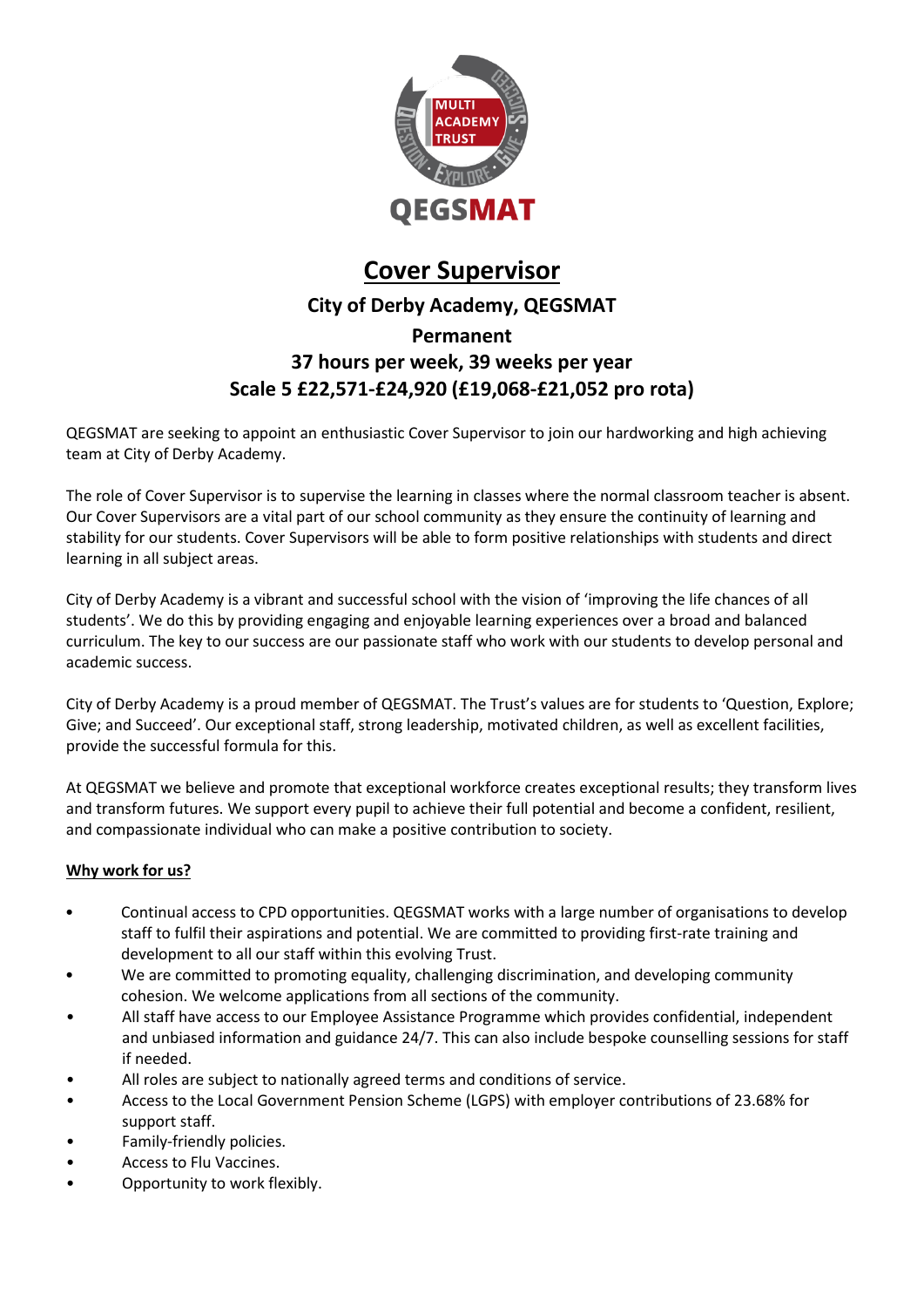QEGSMAT is also committed to safeguarding and promoting the welfare of children and young people and expects all staff and volunteers to share this commitment. All appointments are subject to an Enhanced DBS check and be eligible to work in the UK. Further information about our commitment to Safeguarding can be found - <https://www.qegsmat.com/documents/safeguarding>

If you are interested and wish to have an informal conversation to discuss the role or would like to visit the school, we would be happy to arrange this. Please call 01332 270450, further details about our school can be found on our website:<https://www.cityofderbyacademy.org/>

To apply for this position, please visit our Trust Website [\(https://www.qegsmat.com/current-vacancies/\)](https://www.qegsmat.com/current-vacancies/) where you can apply via TES.

| Closing date for applications: Friday 1st July 2022 (Noon) |                                                    |
|------------------------------------------------------------|----------------------------------------------------|
| Interview date:                                            | WC Monday 4th July 2022                            |
| Salary:                                                    | Scale 5 £22,571-£24,920 (£19,068-£21,052 pro rota) |
| <b>Potential Start date:</b>                               | September 2022                                     |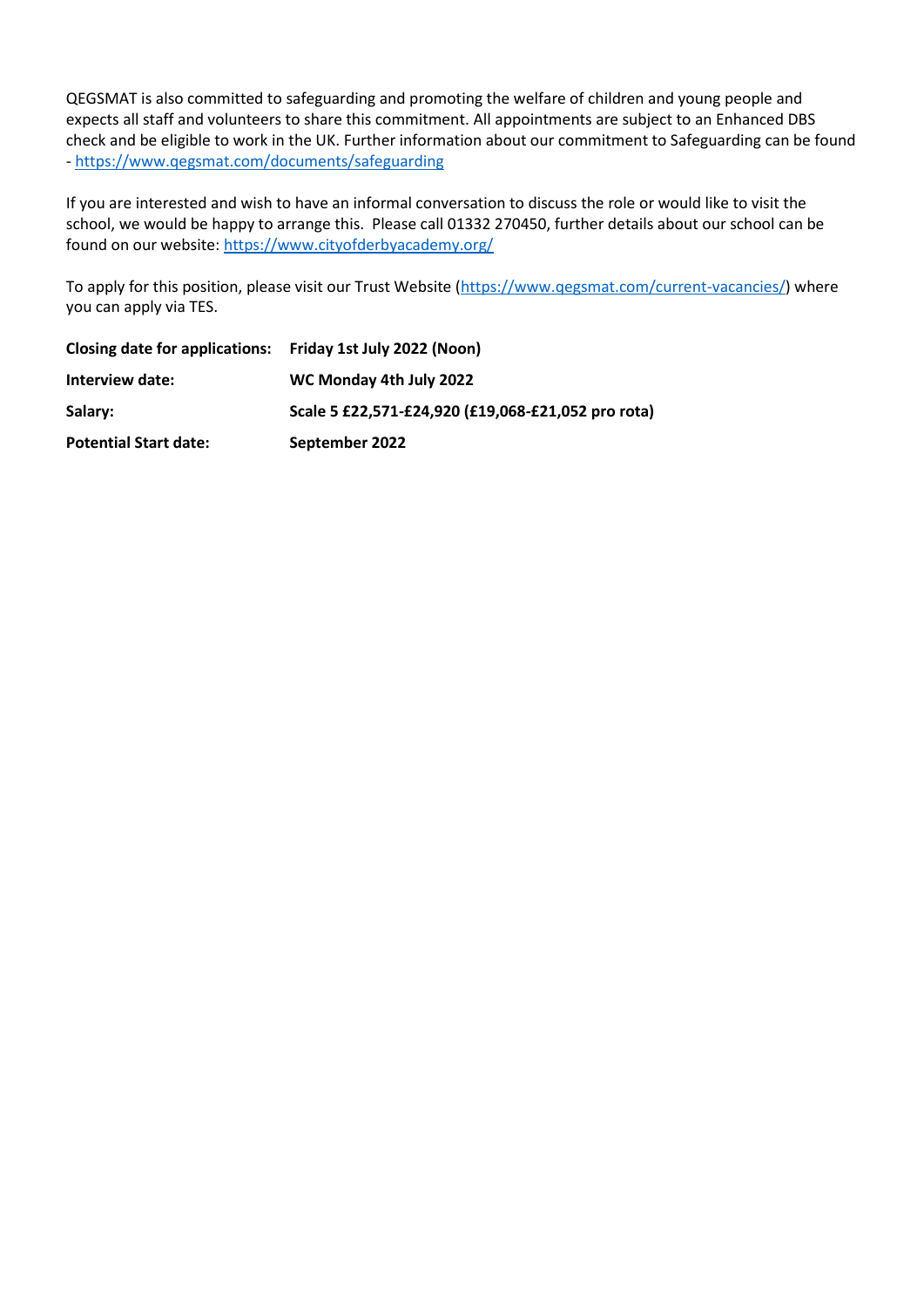

#### **JOB DESCRIPTION - Cover Supervisor**

| <b>Post Title:</b>       | <b>Cover Supervisor</b>                                |
|--------------------------|--------------------------------------------------------|
| <b>Reporting to:</b>     | Assistant Headteacher                                  |
| <b>Responsible for:</b>  | Supervising learning in the absence of a class teacher |
| Scale:                   | Scale 5 £22,571-£24,920 (£19,068-£21,052 pro rota)     |
| <b>Disclosure Level:</b> | Child Workforce - Enhanced, Childs Barred list         |

#### **PURPOSE OF THE POST**

- To supervise a prepared lesson in the absence of a class teacher ensuring that in doing so the students learning and progress is continued and maintained;
- To provide clerical and administrative support to departments;

#### **Main Duties**

#### *Duties and Responsibilities:*

- In the absence of a teacher, provide leadership and supervision of and be solely responsible for a class of students during lesson time;
- Promote positive behaviour for learning of students to maintain a calm working environment, including implementation of the school's policy; rewarding students where appropriate.
- Report back, as appropriate, on the behaviour of students during lesson time and on any arising issues, or rewards to the Curriculum Leader.
- Provide classroom management to classes in the absence of a teacher (for up to a maximum of 10 consecutive days for the same teacher, including the first 3 days of absence).
- Establish positive relationships and communicate with other relevant professionals, in liaison with the class teacher, to support student learning and progress.
- Communicate the work set by the class teacher to the students and ensure that students are aware of the teacher's expectations during the course of the lesson with regard to learning and progress – including the homework set and any other extension/enrichment tasks.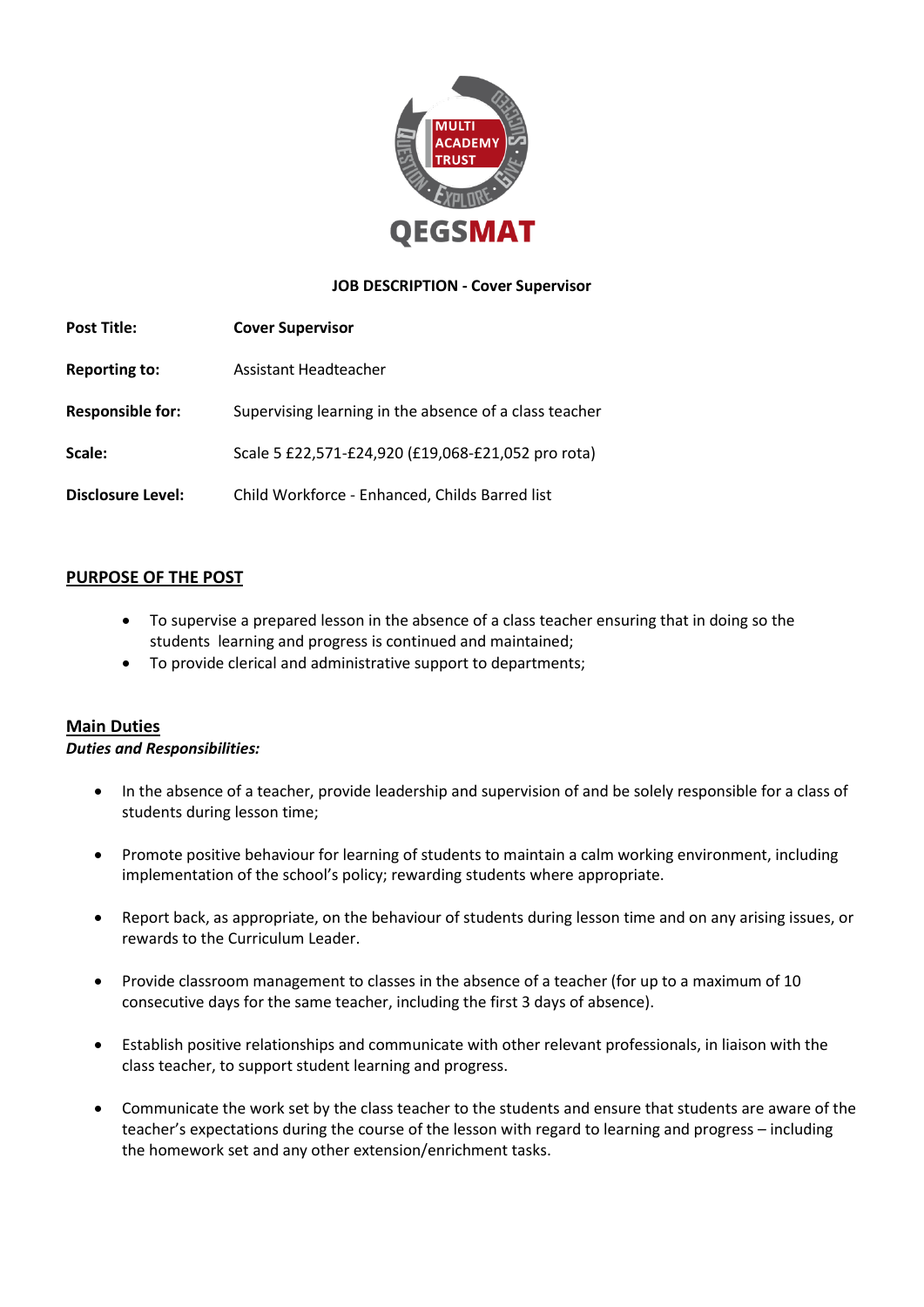- Motivate students to complete tasks set by the class teacher and encourage students to interact and work co-operatively with others to ensure that students are engaged on the set task.
- Respond to any questions from students about process and procedures.
- Deal with any immediate problems or emergencies in accordance with the school's policies and procedures.
- Collect completed work after the lesson and return it to the class teacher as appropriate.
- Contribute to the administration and delivery of examination assessments
- Invigilate examinations and be available for duties at break and lunch.
- Accompany teaching staff and students on educational visits.
- Collate a bank of supervision work for subjects at KS3 and KS4 in liaison with the relevant Curriculum Leader. Cover and supervision work should be set by the Department.
- Be aware of, uphold and contribute towards the development of the school's policies and procedures.
- Participate in appropriate school based meetings and training activities.
- Support a department with administration duties, e.g. displays etc, when not required for cover during the working day.
- Contribute to departmental improvements when it is appropriate
- Support "day to day" supply staff in locating work and help to orient

#### **METHODS OF WORKING**

The post holder must:

- Maintain confidentiality and observe data protection and associated guidelines where appropriate;
- Maintain an awareness of Safeguarding Children and Every Child Matters initiatives;
- Understand and comply with the academy's Health and Safety Policy in the performance of their duties and responsibilities;
- Carry out the duties of the post in compliance with the academy's Equal Opportunities Policy;
- Understand and comply with all other relevant academy policies;
- Take an active part in appraising their own work against agreed priorities and targets in accordance with the academy's professional development and supervision arrangements;
- Undertake any necessary training associated with the duties of the post;
- Carry out any other reasonable duties and responsibilities within the overall function, commensurate with the grading and level of responsibilities of the post.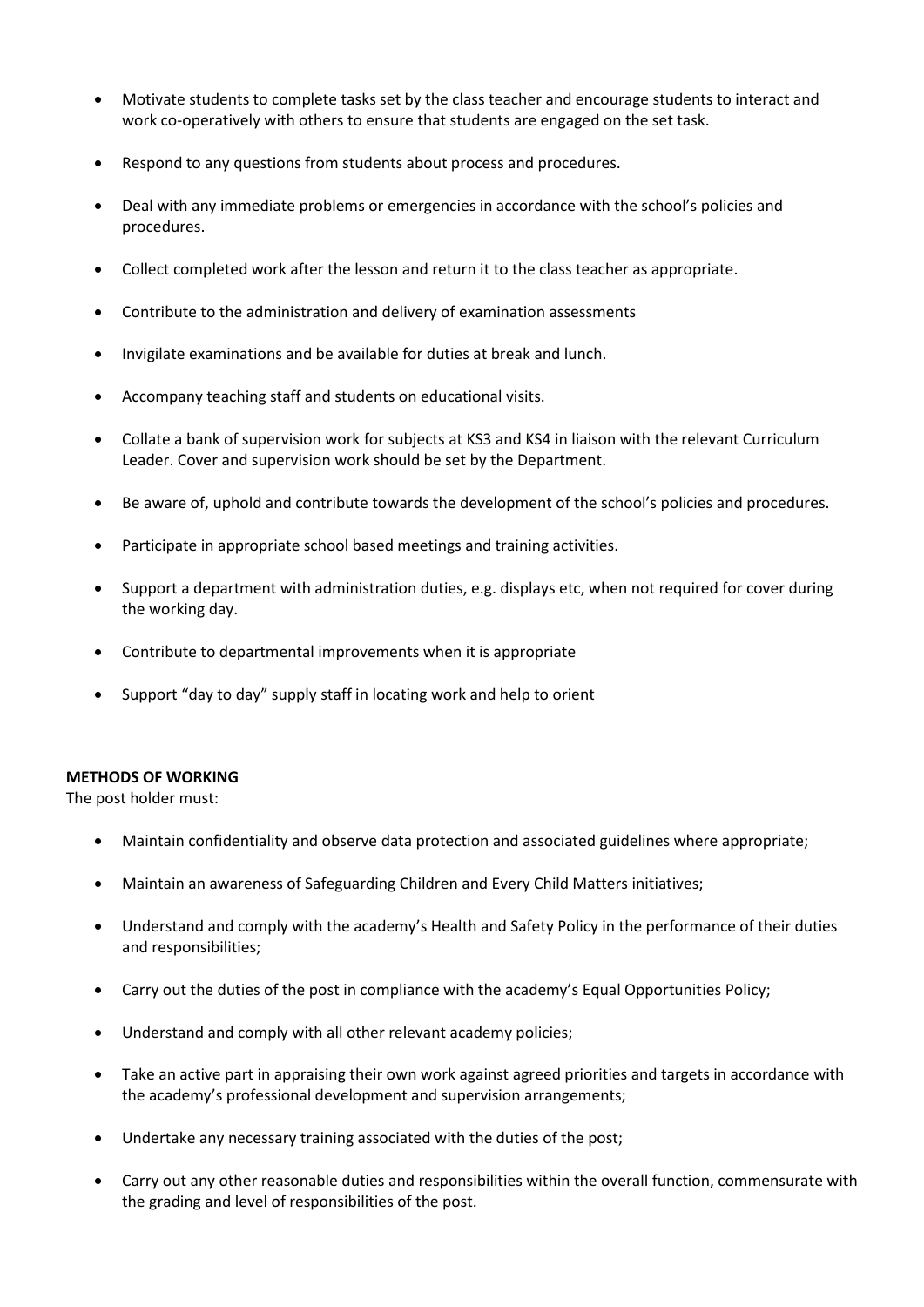

# **Person Specification – Cover Supervisor**

| <b>Criteria</b> | <b>Essential</b>                                                                                                                                                                                                                                                                                                                                                                                                                                                                                                                                                                                                                                                                                                                                                                                                                                                                            | <b>Desirable</b>                                                                                                                                                            | <b>Evidence</b>                                     |
|-----------------|---------------------------------------------------------------------------------------------------------------------------------------------------------------------------------------------------------------------------------------------------------------------------------------------------------------------------------------------------------------------------------------------------------------------------------------------------------------------------------------------------------------------------------------------------------------------------------------------------------------------------------------------------------------------------------------------------------------------------------------------------------------------------------------------------------------------------------------------------------------------------------------------|-----------------------------------------------------------------------------------------------------------------------------------------------------------------------------|-----------------------------------------------------|
| Qualifications  | <b>GCSE qualifications Grade A-C or</b><br>$\bullet$<br>equivalent including English and<br>Maths.                                                                                                                                                                                                                                                                                                                                                                                                                                                                                                                                                                                                                                                                                                                                                                                          | HLTA - High Level<br>$\bullet$<br>Teaching Assistant ·<br><b>First Aid</b><br>qualification/<br>commitment to gain<br>within first 3<br>months.                             | Application form<br>Certificates                    |
| Experience      |                                                                                                                                                                                                                                                                                                                                                                                                                                                                                                                                                                                                                                                                                                                                                                                                                                                                                             | Some experience of<br>$\bullet$<br>working in<br>education and<br>supporting children<br>in a classroom<br>environment. .<br>Experience of both<br>KS3 and KS4<br>settings. | Application form<br>Selection process<br>References |
| <b>Skills</b>   | Effective organisation and<br>$\bullet$<br>communication skills.<br>Ability to consistently and effectively<br>implement whole school behaviour<br>management policy<br>Knowledge of the strategies that<br>٠<br>recognise and reward effort and<br>achievements, as appropriate to the<br>age and development of students.<br>Ability to provide levels of individual<br>attention, reassurance and help with<br>learning tasks as appropriate to<br>students' needs, encouraging the<br>students to stay on task.<br>Ability to monitor the students'<br>response to the learning activities as<br>agreed with the teacher to achieve<br>the intended learning outcomes.<br>Ability to offer constructive feedback<br>to students to reinforce self-esteem.<br>Ability to work effectively and<br>supportively as a member if the<br>school team.<br>Ability to work within and apply all | Ability to<br>$\bullet$<br>communicate with<br>other professionals<br>and parents                                                                                           | Application form<br>Selection process<br>References |